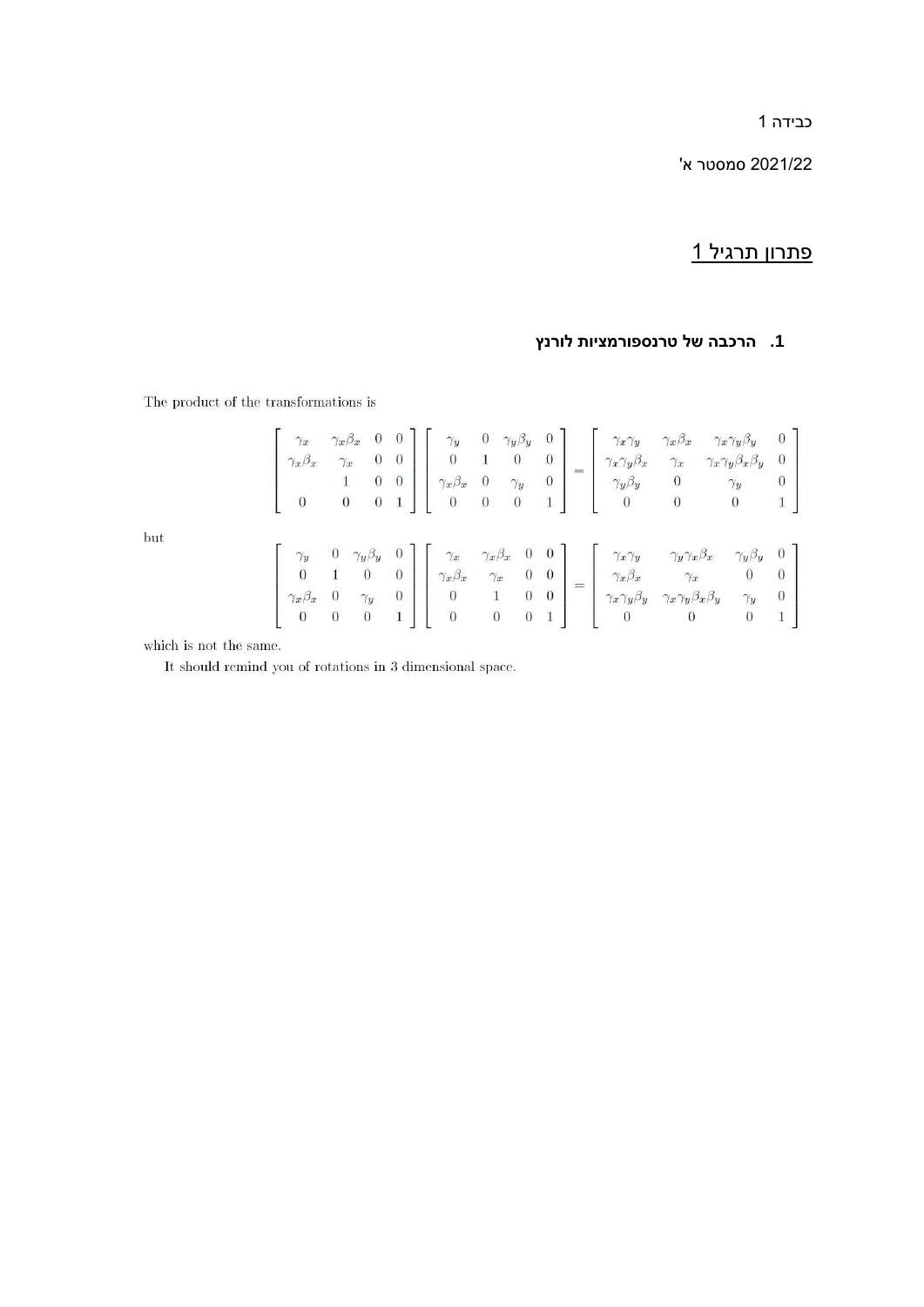### 2. טרנספורמצית לורנץ בחלל

(a) According to the formula for a Lorentz transformation

$$
\Delta t_{observer} = \gamma \left( \Delta t_{Earth-Sun} - \frac{u}{c^2} \Delta x_{Earth-Sun} \right), \gamma = \frac{1}{\sqrt{1 - (\frac{u}{c})^2}}.
$$

Plugging in the numbers gives

$$
\Delta t_{observer} = \frac{2min - 0.8(8.3min)}{\sqrt{1 - 0.8^2}} = -7.7min.
$$

This means that according to the observer, event B happened before event A! If we reverse the sign of u then

$$
\Delta t_{observer} = \frac{2min + 0.8(8.3min)}{\sqrt{1 - 0.8^2}} = 14min.
$$

(b) According to an observer on the spacecraft,  $\Delta x_{\text{observer}} = 0.5$  we can write

$$
\frac{\Delta x_{Earth-Sun}}{\Delta t_{observer}} = \gamma (0 + v \Delta t_{observer})
$$
\n
$$
\frac{\Delta x_{Earth-Sun}}{\Delta t_{observer}} = v\gamma = \frac{v}{\sqrt{1 - (\frac{v}{c})^2}} = \frac{c}{\sqrt{(\frac{c}{v})^2 - 1}}
$$

and solving for v gives

$$
v = c \left[ 1 + \left( \frac{\Delta t_{observer}}{\Delta x_{Earth-Sun}/c} \right)^2 \right]^{-1/2}
$$
  
= 
$$
(3 \times 10^8 m/s) \left[ 1 + \left( \frac{5min}{8.3min} \right)^2 \right]^{-1/2} = 2.6 \times 10^8 m/s.
$$

(c) In the Earth-Sun frame

$$
\Delta t_{Earth-Sun} = \frac{\Delta x_{Earth-Sun}}{v} = \frac{8.3 light-minutes}{2.6 \times 10^8 m/s} = 9.6 min.
$$

Alternately we can use the time dilation formula to get (the difference is due to rounding errors)

$$
\Delta t_{Earth-Sun} = \frac{\Delta x_{Earth-Sun}}{\sqrt{1 - (v/c)^2}} = \frac{5min}{\sqrt{1 - \left[1 + \left(\frac{5min}{8.3min}\right)^2\right]^{-1}}} = 9.7min
$$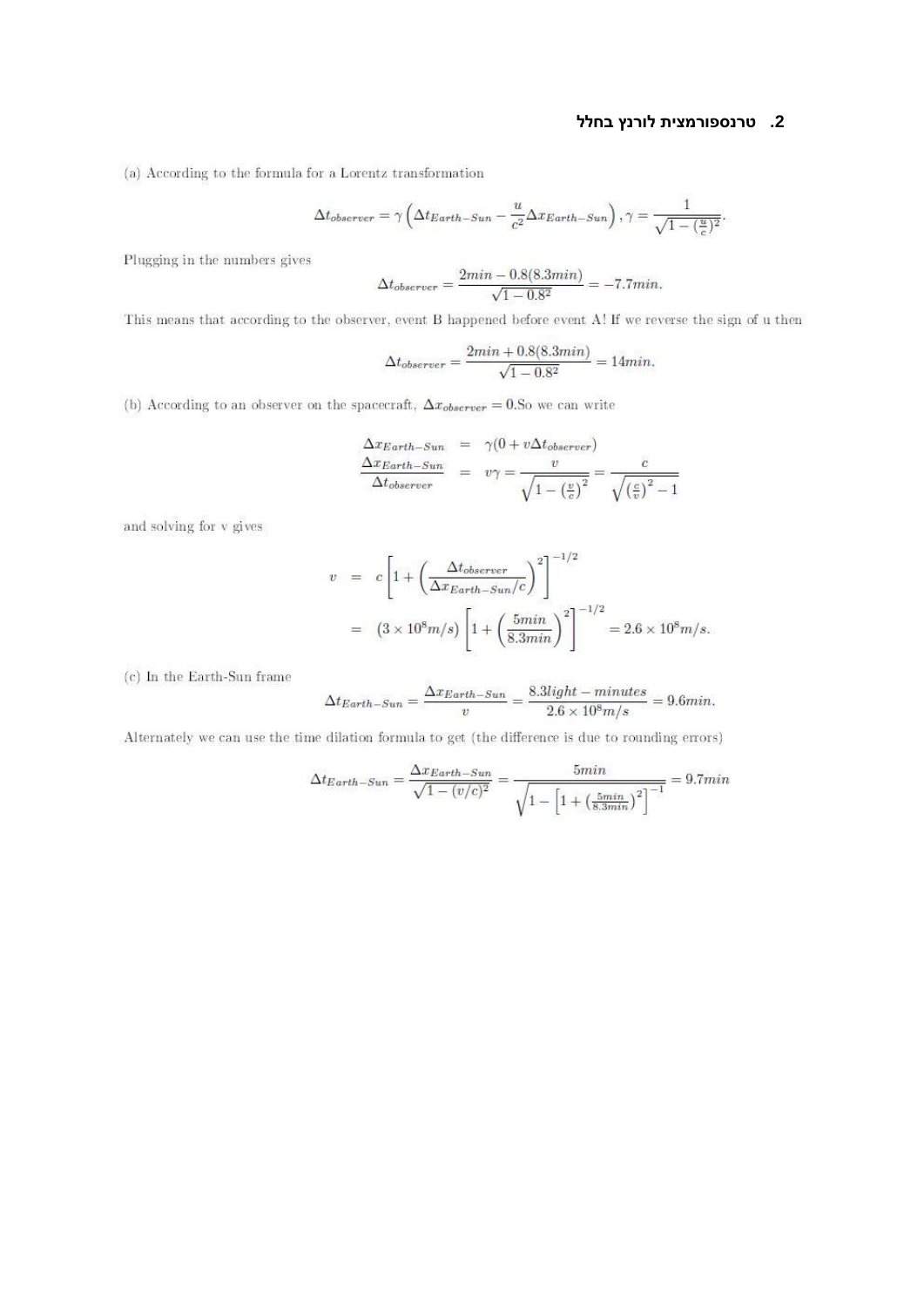#### 3. שינויי זמן ומרחק

$$
\gamma = \frac{1}{\sqrt{1-\beta^2}} \simeq 1 + \frac{1}{2} \beta^2
$$

where  $\beta = v/c$  and we approximate for small  $\beta$  because the plane is moving much more slowly than light. Take  $\Delta t$  as the time interval measured by an observer at rest in S. Then

$$
\Delta t = \gamma \Delta t'
$$

(just plug in a Lorentz transformation with  $x = 0$  for rest frame). Then

$$
\delta t = \Delta t - \Delta t' \simeq \frac{\beta^2}{2} \Delta t'
$$

and for  $v = 400 \frac{m}{s}$  and  $\Delta t' = 3600s$  the difference  $\delta t = 3.2ns$ .

(b) We assume the meter stick is at rest in S'. As observed by stationary observers in S, the stick moves in the positive x direction with speed v.  $x' = \gamma(x - vt)$  relates the position x' measured in S' with the position x measured in X.

Let  $\Delta x'$  be the length of the stick measured by an observer at rest in S' (the "proper length"). The stick is moving with speed v in S. To find its length in S, the positions of the front and back of the stick are observed at the same time by two stationary observers in S. The length they measure is the distance  $\Delta x$  between them at  $\Delta t = 0$ . Then

$$
\Delta x' = \gamma \Delta x
$$

$$
\beta = \sqrt{1 - \left(\frac{\Delta x}{\Delta x'}\right)^2}
$$

and for  $\Delta x = \Delta x'/2$  you get  $\beta = 0.866$ . The length of the stick as measured by observers at rest in S is smaller than the length measured by an observer at rest with respect to the stick. ("Lorentz contraction..")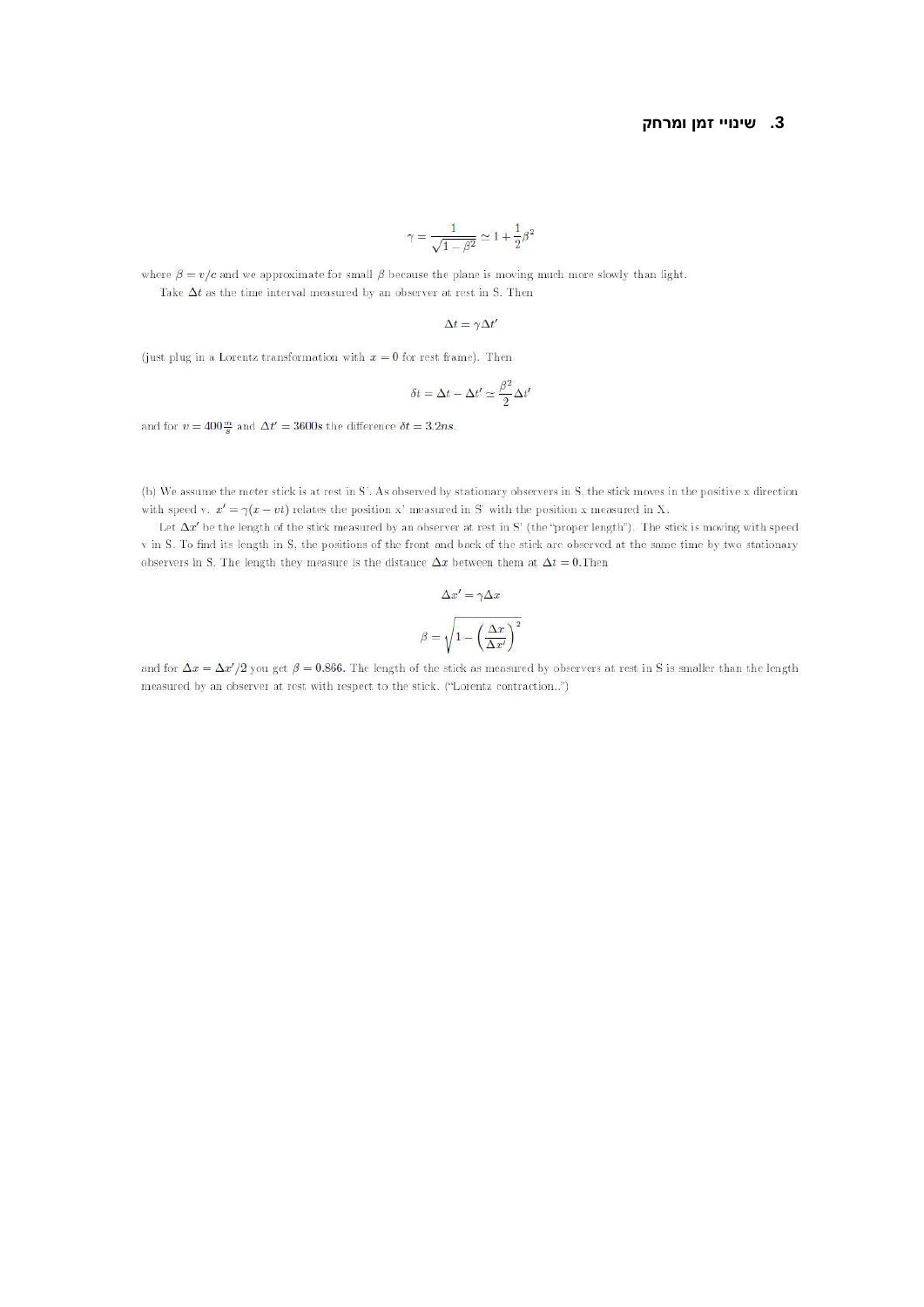#### 4. בריחה של צופה מכוכב

Solving the EOM for an observer at infinity:

$$
\dot{r} = \sqrt{\frac{2GM}{r}} \Rightarrow t = \frac{1}{\sqrt{2GM}} \int_{R}^{r} dr \sqrt{r} = \frac{1}{3} \sqrt{\frac{2}{GM}} \left( r^{\frac{3}{2}} - R^{\frac{3}{2}} \right)
$$

In observer A frame we should put notice to its velocity (and the velocity change)

$$
dt' = dt\sqrt{1 - v^2} \Rightarrow t' = \frac{1}{\sqrt{2GM}} \int_R dr \sqrt{r \left(1 - \frac{2GM}{r}\right)}
$$
  
\n
$$
= \frac{1}{\sqrt{2GM}} \int_R dr \sqrt{r - 2GM}
$$
  
\n
$$
= \frac{1}{3} \sqrt{\frac{2}{GM}} \left((r - 2GM)^{3/2} - (R - 2GM)^{3/2}\right)
$$
  
\n
$$
\approx \frac{1}{3} \sqrt{\frac{2}{GM}} \left(r^{3/2} - 3GMr^{3/2} - R^{3/2} + 3GMR^{3/2}\right)
$$
  
\n
$$
\Delta t = t - t' \approx \frac{1}{3} \sqrt{\frac{2}{GM}} \left(3GMr^{3/2} - 3GMR^{3/2}\right)
$$
  
\n
$$
= \sqrt{2GM} \left(\sqrt{r} - \sqrt{R}\right) \approx \sqrt{2GMr}
$$

B. putting c back, we get:

$$
\Delta t \approx \frac{1}{c^2} \sqrt{2GMr} \approx 100 \mu \text{sec}
$$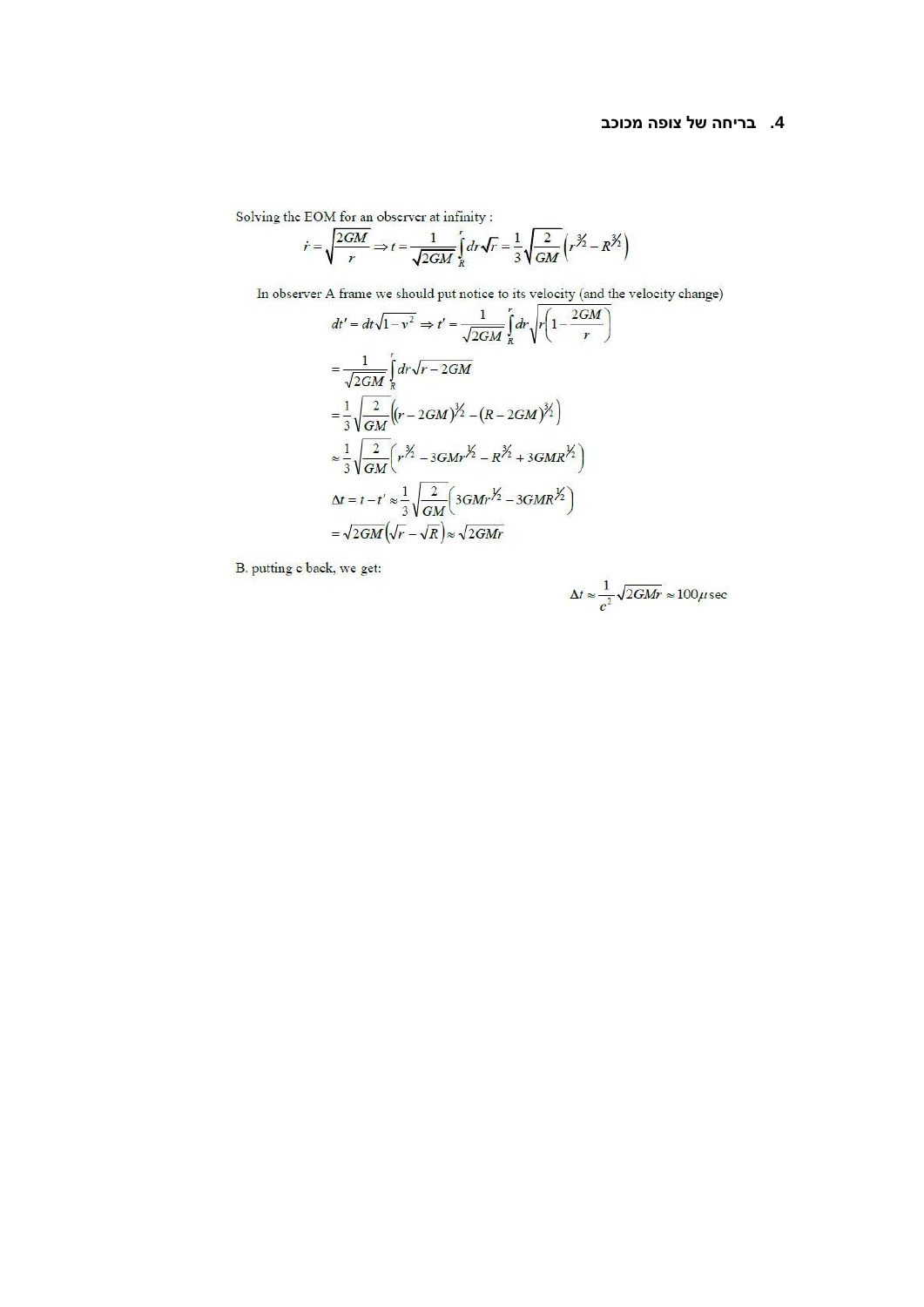#### 5. חלליות החלל

Take one rocket (call it rocket 1) and consider how fast the other rocket (rocket 2) looks in this frame. In the Earth frame, rocket 1 has velocity  $c/2$  and rocket 2 has velocity -c/2. Applying the velocity addition law gives

$$
v_2' = \frac{v_2 - v_1}{1 - v_1 v_2/c^2} = \frac{(-c/2) - (c/2)}{1 - (c/2)(-c/2)/c^2} = -\frac{4}{5}c
$$

so rocket 2 looks like it is approaching at  $4/5$  c. Applying the Lorentz contraction formula gives

$$
L' = \frac{L_0}{\gamma} = L_0 \sqrt{1 - \left(\frac{4}{5}\right)^2} = \frac{3}{5}L_0.
$$

### 6. חיבור מהירויות

Particle velocity is  $u_z$ , so its spacetime position in its own system S is

$$
x^{\mu} = (ct, 0, 0, ut)
$$

and its position in  $S'$  is

$$
\begin{pmatrix} ct' \\ x' \\ y \\ z' \end{pmatrix} = \begin{pmatrix} \gamma & 0 & 0 & \gamma \frac{v}{c} \\ 0 & 1 & 0 & 0 \\ 0 & 0 & 1 & 0 \\ \gamma \frac{v}{c} & 0 & 0 & \gamma \end{pmatrix} \begin{pmatrix} ct \\ x \\ y \\ z \end{pmatrix}
$$

Thus

$$
z' \;\; = \;\; \gamma t(v+u)
$$

but this is a function of t not of t'. In the S' system, plugging in  $\gamma t$ 

$$
z'=\frac{(v+u)}{1+\frac{vu}{c^2}}t'
$$

and differentiating by  $t'$ 

$$
\frac{dz'}{dt'} = u'_z = \frac{(v+u)}{1+\frac{vu}{c^2}}
$$

which is the same formula you saw in class.

### 7. שדה אלקטרומגנטי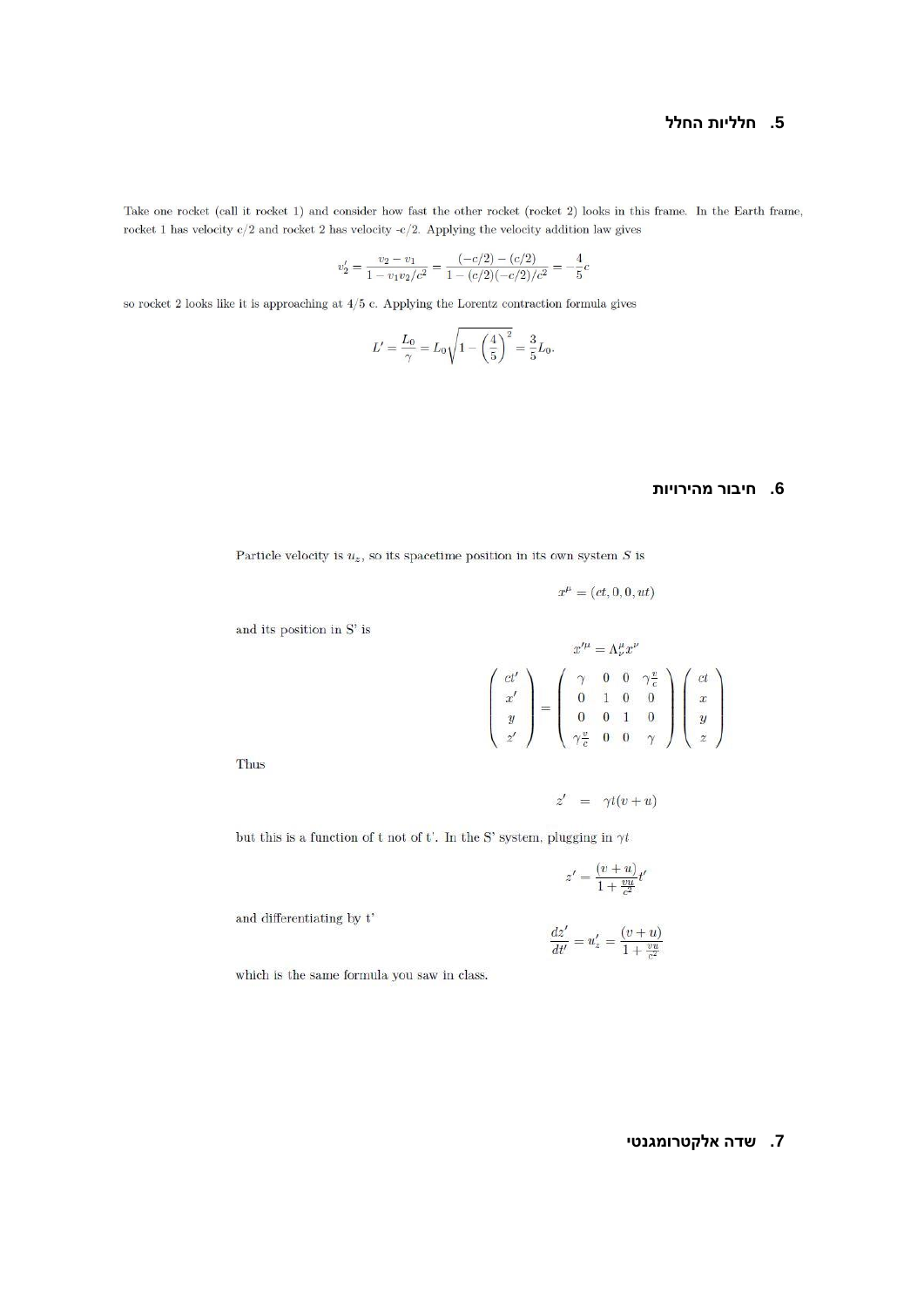## 1 Lorentz Transformation of the Electromagnetic Field

The electromagnetic field tensor  $F^{\mu\nu}$ , also called the field strength tensor of the electromagnetic field, in an inertial frame is

$$
F^{\mu\nu} = \begin{pmatrix} 0 & E_x & E_y & E_z \\ -E_x & 0 & B_z & -B_y \\ -E_y & -B_z & 0 & B_x \\ -E_z & B_y & -B_x & 0 \end{pmatrix}
$$
 (1)

It is an antisymmetric tensor

$$
F^{\mu\nu} = -F^{\nu\mu} \tag{2}
$$

What is the magnetic field  $B^{i'}$  in another inertial frame, moving with relative velocity  $v$  along the  $x$  axis?

To find out, we transform the tensor  $F^{\mu\nu}$  and look at the desired components.  $\frac{1}{2}$ 0 -tensor transformation rule is

$$
F^{\mu'\nu'} = \Lambda^{\mu'}_{\ \rho} \Lambda^{\nu'}_{\ \sigma} F^{\rho\sigma} \tag{3}
$$

where

$$
\Lambda^{\mu'}_{\ \nu} = \begin{pmatrix} \gamma & -\gamma v & 0 & 0 \\ -\gamma v & \gamma & 0 & 0 \\ 0 & 0 & 1 & 0 \\ 0 & 0 & 0 & 1 \end{pmatrix} \tag{4}
$$

We work with units  $c = 1$ , so  $\beta = v$ . When making index calculation we notice which components vanish, so not to write the whole sum explicitly.

The component parallel to  $v$  transforms

$$
B'_{x} = F^{2'3'} = \Lambda^{2'}_{\rho} \Lambda^{3'}_{\sigma} F^{\rho \sigma}
$$
  
=\Lambda^{2'}\_{2} \Lambda^{3'}\_{3} F^{23} = B\_{x} (5)

The  $y$  - component transforms

$$
B'_{y} = F^{3'1'} = \Lambda^{3'}_{\rho} \Lambda^{1'}_{\sigma} F^{\rho \sigma}
$$
  
\n
$$
= \Lambda^{3'}_{3} \Lambda^{1'}_{0} F^{30} + \Lambda^{3'}_{3} \Lambda^{1'}_{1} F^{31}
$$
  
\n
$$
= -\gamma v (-E_{z}) + \gamma B_{y} = \gamma (B_{y} - (v_{z} E_{x} - v_{x} E_{z}))
$$
  
\n
$$
= \gamma (B - v \times E)_{y}
$$
\n(6)

The z - component transforms

$$
B'_{z} = F^{1'2'} = \Lambda^{1'}_{\rho} \Lambda^{2'}_{\sigma} F^{\rho \sigma}
$$
  
=  $\Lambda^{1'}_{0} \Lambda^{2'}_{2} F^{02} + \Lambda^{1'}_{1} \Lambda^{2'}_{2} F^{12}$   
=  $-\gamma v E_{y} + \gamma B_{z} = \gamma (B_{z} - (v_{x} E_{y} - v_{y} E_{x}))$   
=  $\gamma (\mathbf{B} - \mathbf{v} \times \mathbf{E})_{z}$  (7)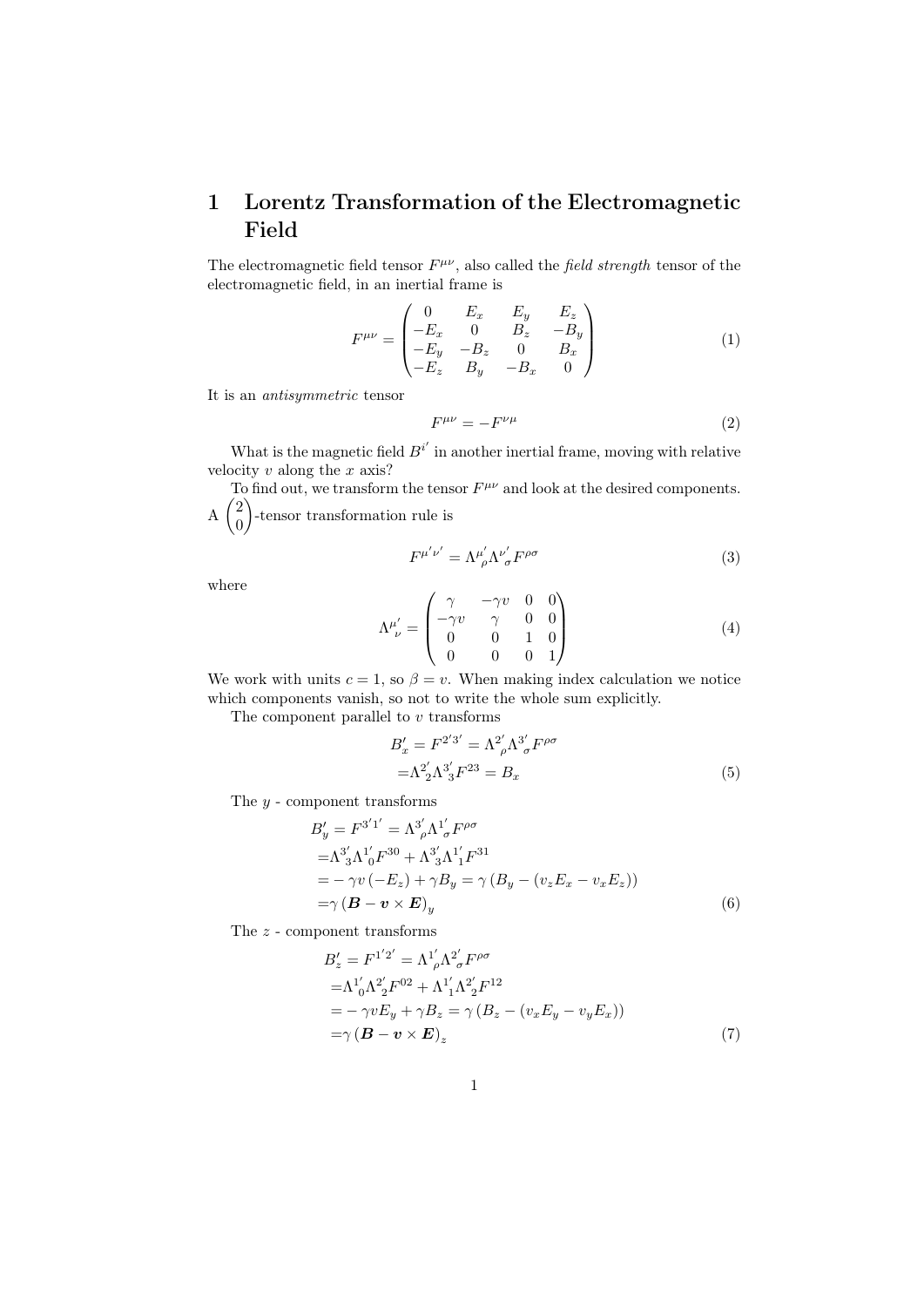where we used the fact that

$$
v^i = \begin{pmatrix} v_x \\ v_y \\ v_z \end{pmatrix} = \begin{pmatrix} v \\ 0 \\ 0 \end{pmatrix} \tag{8}
$$

and

$$
(\boldsymbol{v} \times \boldsymbol{E})^i = \begin{pmatrix} v_y E_z - v_z E_y \\ v_z E_x - v_x E_y \\ v_x E_y - v_y E_x \end{pmatrix}
$$
(9)

We conclude, in general that

| $\boldsymbol{B}_{{\shortparallel}}'=\boldsymbol{B}_{{\shortparallel}}$                                           | 10 |
|------------------------------------------------------------------------------------------------------------------|----|
| $\boldsymbol{B}_\perp' = \gamma \left( \boldsymbol{B}_\perp - \boldsymbol{v} \times \boldsymbol{E} \right)^\top$ |    |

Lorentz trans-✑ field formation of the magnetic

where  $\parallel$  and  $\perp$  mean parallel and perpendicular to v. These are 3-vector equations, so they have the same form when rotating the system.

# 2 Lagrangian Density

$$
F_{\mu\nu} = \eta_{\mu\rho}\eta_{\nu\sigma}F^{\rho\sigma} \tag{12}
$$

$$
F_{0i} = \eta_{0\rho}\eta_{i\sigma}F^{\rho\sigma} = -F^{0i} = -E_i
$$
\n(13)

$$
F_{ij} = \eta_{i\rho}\eta_{j\sigma}F^{\rho\sigma} = F^{ij} \tag{14}
$$

Open the summation, with  $i\neq j,$ 

$$
\mathcal{L} = -\frac{1}{4} F_{\mu\nu} F^{\mu\nu} =
$$
\n
$$
= -\frac{1}{4} \left( F_{0i} F^{0i} + F_{i0} F^{i0} + F_{ij} F^{ij} + F_{ji} F^{ji} \right)
$$
\n
$$
= -\frac{1}{4} \left( F_{0i} F^{0i} + (-F_{0i}) \left( -F^{0i} \right) + F_{ij} F^{ij} + (-F_{ij}) \left( -F^{ij} \right) \right)
$$
\n
$$
= -\frac{1}{4} \left( 2F_{0i} F^{0i} + 2F_{ij} F^{ij} \right)
$$
\n
$$
= -\frac{1}{4} \left( 2 \left( -E_i \right) E^i + 2 \left( \left( F_{12} \right)^2 + \left( F_{13} \right)^2 + \left( F_{23} \right)^2 \right) \right)
$$
\n
$$
= -\frac{1}{4} \left( -2E^2 + 2B^2 \right) = \frac{1}{2} \left( E^2 - B^2 \right) \tag{15}
$$

Lorentz transformations of the tensors

$$
F^{\mu'\nu'} = \Lambda^{\mu'}_{\ \rho} \Lambda^{\nu'}_{\ \sigma} F^{\rho\sigma} \tag{16}
$$

$$
F_{\mu'\nu'} = \Lambda^{\alpha}{}_{\mu'} \Lambda^{\beta}{}_{\nu'} F_{\alpha\beta} \tag{17}
$$

where  $\Lambda^{\alpha}_{\mu'}$  is the inverse matrix of  $\Lambda^{\mu'}_{\rho}$ ,

$$
\Lambda^{\alpha}_{\ \mu'} \Lambda^{\mu'}_{\ \rho} = \delta^{\alpha}_{\rho} \tag{18}
$$